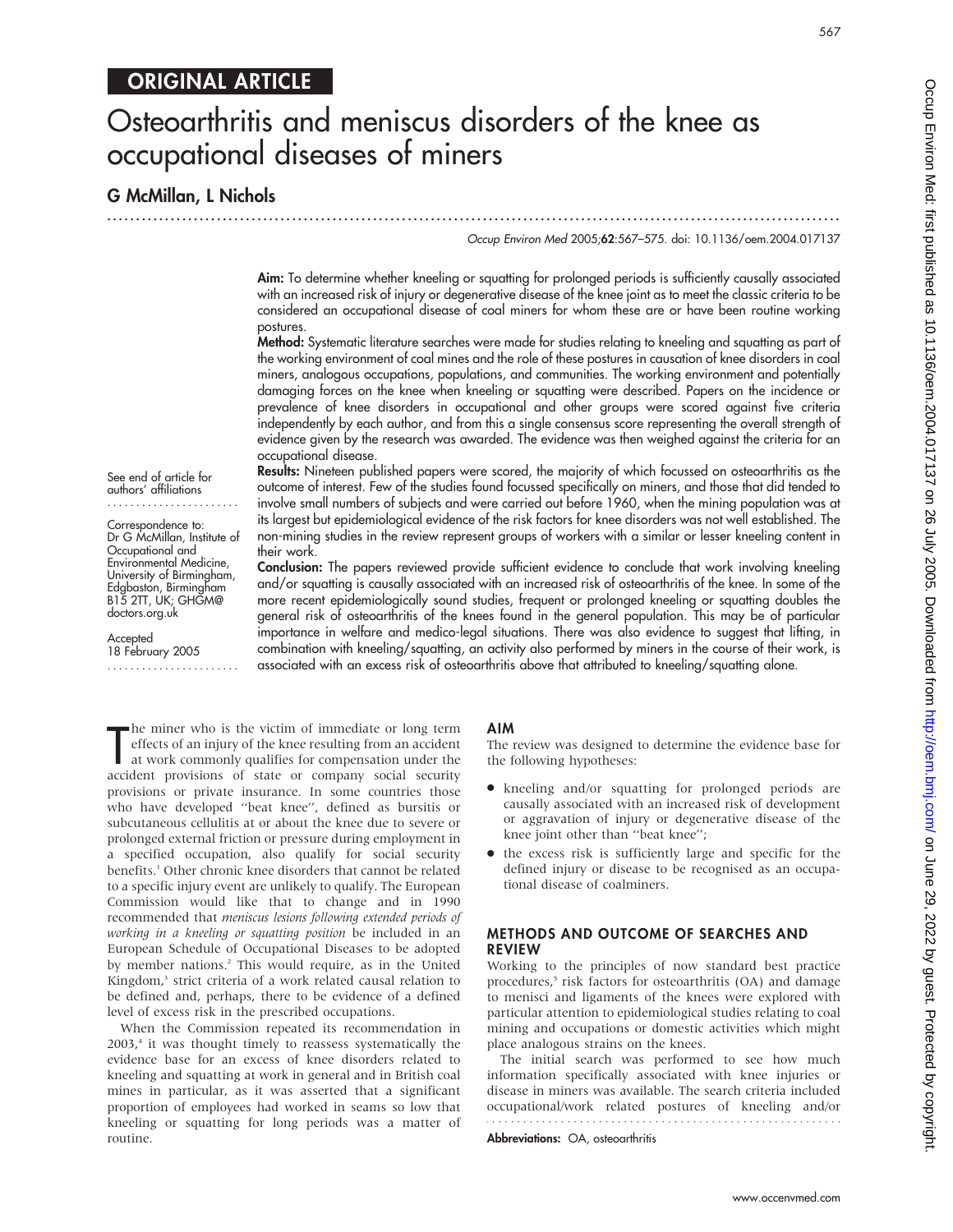squatting; mining in general and coalmining in particular; nature and causation of knee injuries in general; and damage or disease of menisci, bursae, ligaments, and osteoarthritis of articular surfaces. The databases interrogated electronically were Datastar (for Medline, Toxfile, CancerLit, Embase, Biosis Previews, SciSearch, Pascal, NTIS, HSLI), Dialog (for NIOSHTic), STN (for SIGLE—System for Grey Literature in Europe), and the Internet (for COPAC and BLPC).

Two hundred and fifty five papers and reports were identified from the electronic databases whence an abstract of each was provided. Each of the authors separately read these and selected those documents which they considered related to the working environment in coal mines and/or to knee problems related to any work, sport, or leisure or in communities or populations. Both selected the same 51 papers and, additionally, one or the other selected a total of 28 further papers. These 79 papers were obtained in full text. To these were added 31 papers, reports, or other documents which met these criteria having been noted in the bibliographies of papers already obtained, offered by colleagues from archives, or, from completion of the initial electronic search to start of analysis, found through weekly online reviews of additions to PubMed, new Health and Safety Executive publications, and finally scanning the contents pages of appropriate occupational health journals as these became available.

Within these 110 papers, two systematic and seven traditional reviews were identified. To avoid bias, these papers were not read, other than to scan the bibliographies, until after the authors had drawn consensus conclusions from their own systematic review.

The remaining 101 papers were studied in full text by the two authors to determine their potential contribution, again working independently of each other to form a written view but then debating to reach a consensus when opinions differed. It was agreed that 16 of these papers had nothing relevant to contribute.

Sixteen of the remaining papers contributed to an appreciation of coalminers' working environment. Some of these and many of the others assisted in identifying and examining the risk factors for knee disorders. Finally, there were 19 published reports of studies which both authors agreed had sought causal links between knee disorders and the work of miners or analogous trades or work postures.

Working independently, following the approach used by Maetzel et al,<sup>6</sup> each of these 19 papers was scored in the range 0 to +++ for each of five attributes of the design and conduct of the study. These marks were then reflected in a summary score to indicate the weight that should be given to the evidence presented. The attributes were representativeness, exposure ascertainment, outcome ascertainment, control of confounders, and follow up or response rate. Consensus on the summary score was then achieved between the reviewers through discussion of areas of difference in scoring.

# OCCUPATIONAL STRAINS AND STRESSES ON COALMINERS' KNEES

# Kneeling, squatting, and crawling

In the middle of the twentieth century, when some 700 000 were employed in the UK coal industry, coalminers had high rates of morbidity and incapacity compared to the general population.7 As indicated in table 1, many miners won coal from seams so thin or low that they had to spend much of their days working in kneeling, crawling, or stooping postures. In the thinnest seams they worked lying down. Several papers document the working conditions and numbers of miners required to kneel in the coal industry of the 1950s and early 1960s. $8-12$  Kneeling and squatting

| Seam<br>thickness<br>(inches) | Working             |               | Degree of mechanisation (%) |      |             |      |
|-------------------------------|---------------------|---------------|-----------------------------|------|-------------|------|
|                               | position†           |               | Very low Low                |      | Medium High |      |
| $<$ 30                        | Lying               | (7.0)         | 55.7                        | 18.9 | 19.1        | 6.3  |
| $30 -$                        | Kneeling            | (47.9)        | 24.2                        | 31.1 | 22.4        | 22.2 |
| $50 -$                        | Stooping            | $(39.1)$ 15.3 |                             | 24.7 | 30.1        | 30.0 |
| $\geq 70$                     | Standing (5.9) 34.4 |               |                             | 25.5 | 16.5        | 23.6 |

\*Derived from Liddell  $(1973)^7$ Figure given in brackets is the percentage of face workers in the UK

working in such a position.

remained common work positions for a significant proportion of men into the 1970s and beyond.7

As it became increasingly uneconomical to mine narrow seams through the late 1980s and 1990s, the number of miners required to kneel for appreciable periods fell rapidly, and today no miner works in such conditions in the UK. By this time new groups of workers whose work required them to kneel and/or squat for long periods had developed. Perhaps the largest such group is formed by carpet fitters and floor layers who grew in numbers as fitted floor coverings became popular. These and other analogous occupations provide new potential sources of risk for long term damage to the knees. In this review, the results of appropriate studies of such trades are considered with and to complement studies of miners in order to draw conclusions on the long term effects of work in kneeling postures.

# Pressures in the knee joint

In the study by Watkins et al the coalminer varied his kneeling posture according to the task in which he was engaged and according to his personal preference.<sup>10</sup> It was observed that the stability of the knee joint could be compromised by damage or stretching of the ligaments, predisposing the joint to internal damage,<sup>11</sup> a consequence which would be challenged today by those with experience of the management of patients with damaged or absent collateral ligaments.

Sharrard conducted experiments at the coalface to define the forces and pressures exerted upon miners' knees in the course of kneeling.13 On average a miner moved his shovel every two to five seconds, setting up a repeated cycle of immense shearing strains and loads in alternate knees. Different portions of the knee were subjected to pressures at different times. Pressure could rise suddenly over a localised area from zero to as much as 200 lb/square inch.

# Slips, trips and evasive actions

In 1957, Dr J B Atkins described the role of activities other than kneeling and crawling in the causation of internal derangements of the knee joint (a term encompassing ligament and/or meniscus damage) in miners in the South Wales coalfield.<sup>14</sup> This evidence demonstrated the importance, as the dominant causal factor, of sudden twisting of the knee as evasive action was taken to avoid injury. Atkins recommended addressing the causes of injury by keeping roadways in good repair, not using smooth steel plates on the floor, providing boots which would give a better grip, improving lighting, and clearing obstructions at the coalface.

# Kneepads

Kneepads have been in use in British mines since 1928–2915 to protect against beat knee rather than other knee disorders.7 A wider view is taken in the United States where the Mines Safety and Health Administration appears to accept that kneepads may usefully contribute to prevention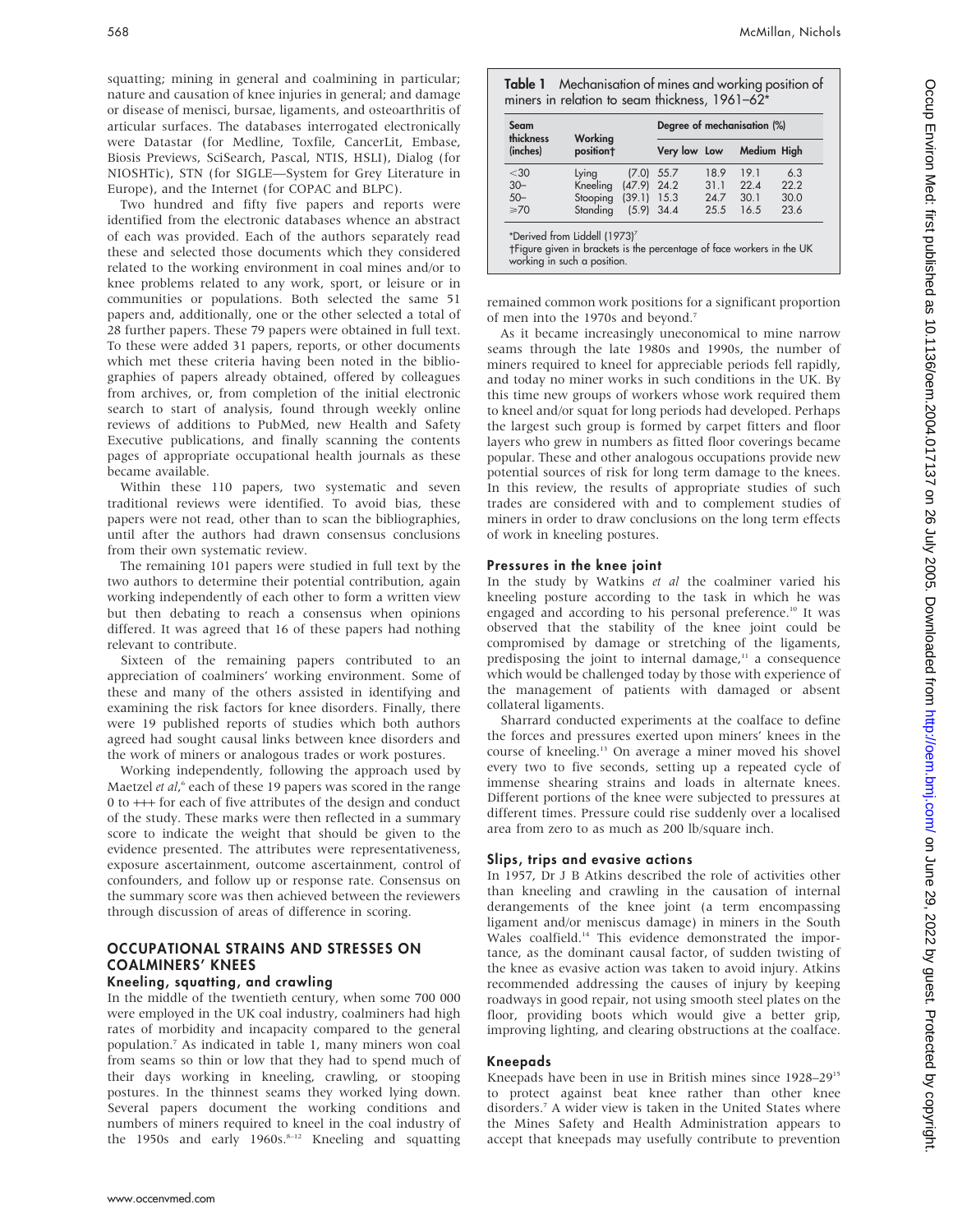of not only bursitis, but also damage to other structures of the unprotected knee, and it encourages use of knee pads to prevent against damage to the menisci and the ligaments.<sup>16</sup>

#### Risk factors for common knee disorders

The prevalence of knee pain in the general population ranges from 10% to 60% depending on age, occupation, and the definition used.17 Osteoarthritis is the most commonly attributed cause<sup>18</sup> but no formal diagnosis is given in many cases.19 There is a high degree of discordance between the presence of persistent knee pain and radiographic evidence of degenerative disease<sup>20</sup> and psychological variables can greatly influence the effects of knee disorders.<sup>21</sup>

Meniscus tears are most likely to be caused by sudden rotatory or abductory strain on the semi-flexed knee joint.<sup>22</sup> Adamson<sup>23</sup> remarked "The miner works below ground in a cramped position with the knees flexed; the cartilages, therefore, are particularly liable to injury when a sudden rotatory and abductory strain is thrown on the joint with the knee in a flexed or semi-flexed position. The miner is thus particularly liable to suffer cartilage injuries.'' In the early 1960s, Sharrard and Liddell's study reinforced that view by showing that more coalminers than would be expected from the experience of the general population underwent menisectomy.<sup>11</sup> At the time it was suggested that this might have been due to miners being more likely to have meniscus damage than others or, at least in part, that miners cannot work with a torn meniscus whereas this might be possible for men in other trades<sup>23</sup> and that miners are under more pressure to have surgery to enable their return to work (however, this may not always be achieved). $24$ 

Menisectomy or meniscus injury predisposes the injured knee to the development of degenerative changes characteristic of OA. This is a common, chronic, slowly progressive, often disabling degenerative joint disorder affecting joint cartilage and subchondral bone, leading to loss of cartilage and, when extensive, to visible radiographic changes including the development of osteophytes. Such degenerative changes are irreversible. Many risk factors for OA have been identified. Those that do not or are unlikely to feature for coalminers include female gender, advanced age, $25$  and obesity.26–32 Those factors likely to affect them are injury (including meniscus damage and post traumatic deformity),<sup>17 26 29 30 33 34</sup> with up to a threefold excess over those who have not had a knee injury, and surgery.<sup>35-39</sup> These two risk factors have been shown to be powerful influences on the development of OA. Increased physical activity and loading other than obesity are also risk factors experienced by miners. These occur during repetitive movements of the joint through kneeling, squatting, and crawling, and both sudden and persistent external loading while kneeling.

#### Knee disorders in coalminers and analogous knee stressing trades and activities

Nineteen reports published in the scientific literature were reviewed formally to explore the relation between knee disorders and occupation as a miner or in an analogous trade. The principal characteristics and selected results from each paper are summarised in tables 2 and 3. Table 2 summarises studies which estimate the risks of knee injury associated with kneeling and squatting. Table 3 summarises studies that estimate the prevalence of knee injury in working populations. In both of these tables the papers are listed in order of the strength of evidence they were judged to contribute. There was very little disagreement in the scoring between the two reviewers. Only five papers were given differing scores.

The earliest paper included in this review describes a case control study in the Manchester coal fields.<sup>40</sup> The incidence of rheumatic complaints was found to be no greater in miners

than in the population as a whole. The degree of incapacity (unfitness for work) was greater in miners and there was evidence of an earlier onset of symptoms as shown by a steeper rise in incidence at the fourth decade, principally due to back-hip-sciatic pain.

Kellgren and Lawrence followed this field study with a clinical and radiographic investigation of a random sample of male coal miners in their fifth decade, matched for sex and age with two control groups.<sup>41</sup> They were careful to avoid bias in history taking, clinical examination, and reading the radiographs. Their definitions for the classification of survey radiographs are still used as the standard practice for such surveys. A positive diagnosis was made on the presence of osteophytes alone rather than coupling that finding with loss of joint space. Although this more rigorous application may have restricted cases to moderately severe and severe arthritis, it would have ignored cases of early disease and is not a serious flaw in the study design. There was a general trend in favour of an excess of OA among the miners but the differences in prevalence were not statistically significant. From this observation Kellgren and Lawrence justifiably, and cautiously, concluded that miners aged 41–50 years of age possibly suffer more OA of the knees than either manual or office workers of the same age. This was the first real evidence to support that contention.

Lawrence expanded the series of studies by comparing the knees of men employed as coalface workers and as roadway workers in the same colliery, face workers in a nearby wet mine of similar seam height, and dock workers.<sup>42</sup> Comparing face and other underground workers was a serious flaw because, as noted in the paper, it is likely that knee pain would be a frequent cause of transfer from the face to roadways. This study's principal contribution is its demonstration of a more than twofold excess risk of definite radiographic OA of the knee in underground coal workers compared with manual workers and almost fourfold excess risk when compared with office workers, the latter difference being statistically significant.

The importance of the next paper is enhanced in terms of official appreciation, as the author was employed in the Medical Inspectorate of Mines, Ministry of Power.14 The aim of this study was to investigate the prevalence of internal derangements of the knee and the factors which might be responsible for such injuries. Although precise figures were not available for the incidence of internal derangements of the knee among miners, this disadvantage was overcome by working from admissions to rehabilitation centres to derive an estimate of minimum incidence. The rates for internal derangement of the knee in miners may be adjusted to give 180 per 100 000 men—more than twice the rate in men doing heavy work in a Welsh steel works. Kneeling in narrow seams was shown to be not the only, or even the main, cause of injury—these being slipping and tripping. It seems that, rather than wear and tear causing degeneration, repeated trauma incidents account for the incidence observed in miners.

The 1962 paper by Sharrard and Liddell $11$  demonstrated that miners, notably face workers and especially those aged 25–54 years, appear to have an excess incidence of meniscus damage of up to 5:1 over the general population. Although cartilage tears were most common in those who knelt at work, the evidence showed that the injury might actually occur when a man is more active or undertakes sudden movements on the knee. Laxity of the knee joint was linked to kneeling at work, thus increasing the susceptibility of the knee to rotatory injuries and consequent damage of the menisci. This study is flawed only by the possible bias of miners, driven by the fitness requirements of their work, seeking hospital treatment at an earlier stage than other men.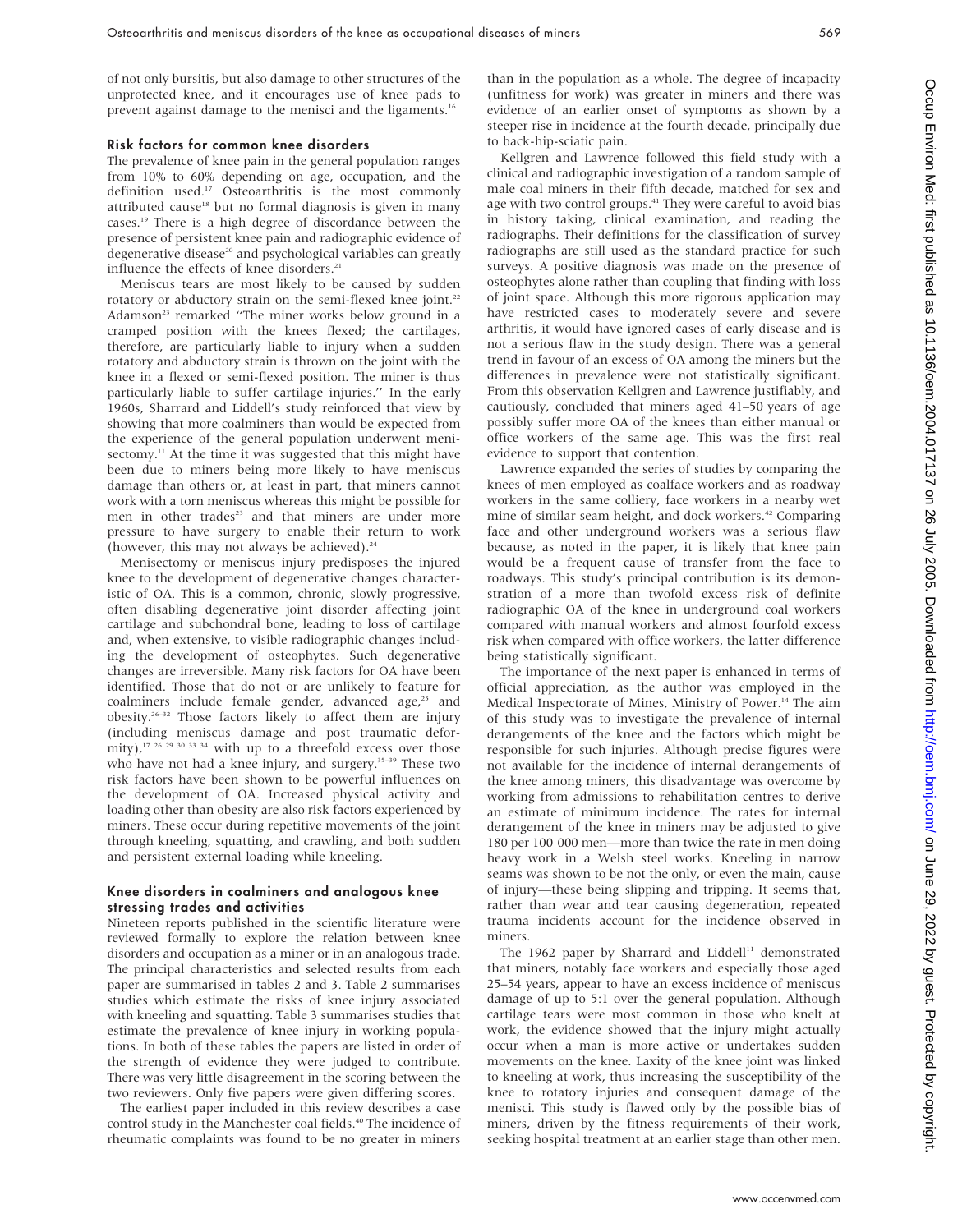|                                           | Study period  | Population                                                                                                                                                   | <b>Exposure</b>                                                                                          | Outcome*                     |                                                     | <b>OR</b>            | (95% CI)                                                                     |
|-------------------------------------------|---------------|--------------------------------------------------------------------------------------------------------------------------------------------------------------|----------------------------------------------------------------------------------------------------------|------------------------------|-----------------------------------------------------|----------------------|------------------------------------------------------------------------------|
| Strong evidence                           |               |                                                                                                                                                              |                                                                                                          |                              |                                                     |                      |                                                                              |
| Felson et al <sup>44</sup>                | 1983-85       | Cohort (US). Sample of<br>population already taking<br>part in heart study ( $n = 569$ )                                                                     | Assessment of physical<br>demand and knee<br>bending requirement of                                      | $K&L\geqslant 2$             | Bending and light<br>work<br>Bending and heavy 2.22 | 1.07                 | $(0.53 \text{ to } 2.17)$<br>$(1.38 \text{ to } 3.58)$                       |
|                                           |               |                                                                                                                                                              | occupations                                                                                              |                              | work                                                |                      |                                                                              |
| Kivimäki<br>$et$ $a^{\mu \sigma}$         | Not specified | Case control (Finland).<br>Cases: carpet and floor<br>layers ( $n = 168$ ). Controls:<br>painters $(n = 146)$                                                | Carpet/floor layers v<br>painters                                                                        | Osteophytes and<br>knee pain | Floor layers                                        | 1.40                 | $(1.10 \text{ to } 1.70)$                                                    |
| Cooper<br>$et$ $a^{\mu_8}$ +              | Not specified | Case control (UK). Cases:<br>knee pain and radiographic<br>OA (n = 109). Controls: no<br>knee pain or $OA (n = 218)$                                         | Time spent squatting or $K&L\geq 3$<br>kneeling in longest held Knee pain<br>job before symptom<br>onset |                              | Squatting<br>Kneeling                               | 3.70<br>1.80         | $(0.80 \text{ to } 16.60)$<br>$(0.60 \text{ to } 5.70)$                      |
| Sandmark<br>$et$ $a51$                    | 1991-93       | Case control (Sweden).<br>Cases: knee replacement                                                                                                            | Frequency of squatting/ Knee replacement<br>knee bends during                                            |                              | Squatting/knee<br>bending                           | 2.90                 | $(1.70 \text{ to } 4.90)$                                                    |
|                                           |               | $(n=325)$ . Controls:<br>population register ( $n = 264$ )                                                                                                   | working day. Time spent<br>kneeling                                                                      |                              | Kneeling                                            | 2.10                 | $(1.40 \text{ to } 3.30)$                                                    |
| Coggon<br>$et$ $a^{p2}$                   | Not specified | Case control (UK). Cases:<br>waiting list for knee surgery<br>$(n = 205)$ . GP controls<br>$(n = 205)$                                                       | Time spent kneeling or<br>squatting in all jobs<br>held for one year or<br>more                          | Awaiting knee<br>surgery     | Kneeling<br>Squatting                               | 1.70<br>2.20         | $(1.00 \text{ to } 3.00)$<br>(1.00 to 4.90)                                  |
| Moderate evidence                         |               |                                                                                                                                                              |                                                                                                          |                              |                                                     |                      |                                                                              |
| Sharrard &<br>Liddell <sup>11</sup>       | 1958-60       | Case control (UK). Cases:<br>meniscectomy patients<br>$(n = 957)$ . Controls:<br>appendicectomy patients<br>$(n = 1075)$                                     | Miners v non-miners                                                                                      | Meniscectomy                 | $<$ 25 years<br>$25 - 54$ years<br>$\geq 55$ years  | 2.00<br>4.00<br>2.00 |                                                                              |
| Anderson &<br>Felson <sup>27</sup>        | 1971-75       | Cohort (US): Sample aged<br>35 to 64 years (n = $1853$ )                                                                                                     | Knee bending demand<br>of job at time of interview<br>(dichotomous variable)                             | $K&L\geqslant 2$             | $35 - 44$ years<br>$45 - 54$ years<br>55-64 years   | 0.85<br>0.82<br>2.45 | $(0.20 \text{ to } 3.61)$<br>$(0.32 \text{ to } 2.11)$<br>$(1.21$ to $4.97)$ |
| Sahlström &<br>Montgomery <sup>49</sup> t | 1982-86       | Case control (Sweden).<br>Cases: knee pain and<br>radiographic OA ( $n = 340$ ).<br>Controls: random selection<br>from population registers<br>$(n = 680)$ . | Degree of knee moment Ahlbäck≥1<br>for working activity over Knee pain<br>three 15 year periods          |                              | Medium/heavy                                        | 1.10                 | $(0.70 \text{ to } 1.80)$                                                    |
| O'Reilly<br>$et$ $af0$                    | Not specifed  | UK postal survey to patients<br>of two GP practices<br>$(n = 1961)$                                                                                          | Job title (longest held<br>job)                                                                          | Knee pain                    | Miners                                              | 1.90                 | $(1.30 \text{ to } 2.80)$                                                    |
| Manninen<br>$et$ $a^{53}$                 | 1992-93       | Case control (Finland).<br>Cases: knee arthroplasty<br>$(n=55)$ . Controls: random<br>sample from population<br>registry (n = $140$ )                        | Time spent squatting or Knee arthroplasty<br>kneeling in job at age<br>49 years                          |                              | $<$ 2 hours per day<br>$\geq 2$ hours per day       | 0.58<br>1.68         | $(0.21$ to $1.64)$<br>$(0.66 \text{ to } 4.28)$                              |
| Miranda<br>et al <sup>17</sup> $\dagger$  | 1994-95       | Cohort (Finland). Employed<br>by forestry company<br>$(n=3312).$                                                                                             | Time spent working in<br>a kneeling or squatting<br>position.                                            | Knee pain                    | High exposure                                       | 1.30                 | $(0.70 \text{ to } 2.30)$                                                    |
| Weak evidence                             |               |                                                                                                                                                              |                                                                                                          |                              |                                                     |                      |                                                                              |
| Vingård et al <sup>45</sup> 1980          |               | Cohort (Sweden). Hospital<br>care for OA of the knee<br>born 1905 and 1945                                                                                   | Occupational exposure Hospital care<br>to forces on the lower<br>extremities (high v low)                |                              | Born 1905-24<br>Born 1925-45                        | 1.20<br>1.40         | $(0.90 \text{ to } 1.50)$<br>$(1.10 \text{ to } 1.90)$                       |
|                                           |               | reporting same occupation<br>in two consecutive censuses<br>$(n=221)$ .                                                                                      |                                                                                                          |                              |                                                     |                      |                                                                              |

This paper appears to have been the last one focussed solely on miners to be published in the literature in English. The next paper relevant to occupational strains on the knees was a study by Lindberg and Montgomery<sup>43</sup> who used an archive of existing radiographs to demonstrate that the prevalence and severity of definite OA of the knee was significantly greater in those who had done heavy work over tens of years.

There then followed a number of papers derived from large scale United States population studies originally designed for other purposes and extended to incorporate OA of the knees. Although these provide much valuable information about that disease and some about attributes of occupations linked to prevalence and severity, relatively little can be attributed to specific occupations. The first of these papers was published in 1988 by Anderson and Felson who studied factors associated with OA of the knee in the First National Health and Nutrition Examination Survey (HANES I) population.<sup>27</sup> The physical demands of respondents' jobs were assessed using a published national standard. Using this method rather than individual questioning is a weakness. The authors remarked that they might have underestimated attributable risk by failing to include those who had retired or switched jobs because of OA (the healthy worker effect). After controlling for confounders, there was a strong association between knee OA and physically demanding occupations in those aged 55–64 years.

Felson and co-workers later used the Framingham Heart Study in a longitudinal assessment of occupational joint use and OA in a large cohort.<sup>44</sup> They found that occupations which combined knee bending and physical demands were significantly related to and may be an important cause of radiographic OA.

In 1991 Vingård and colleagues published a report of a register based cohort study of the relation between occupation and OA of the hip and knee.<sup>45</sup> Exposure was not ascertained from the individual but from an occupational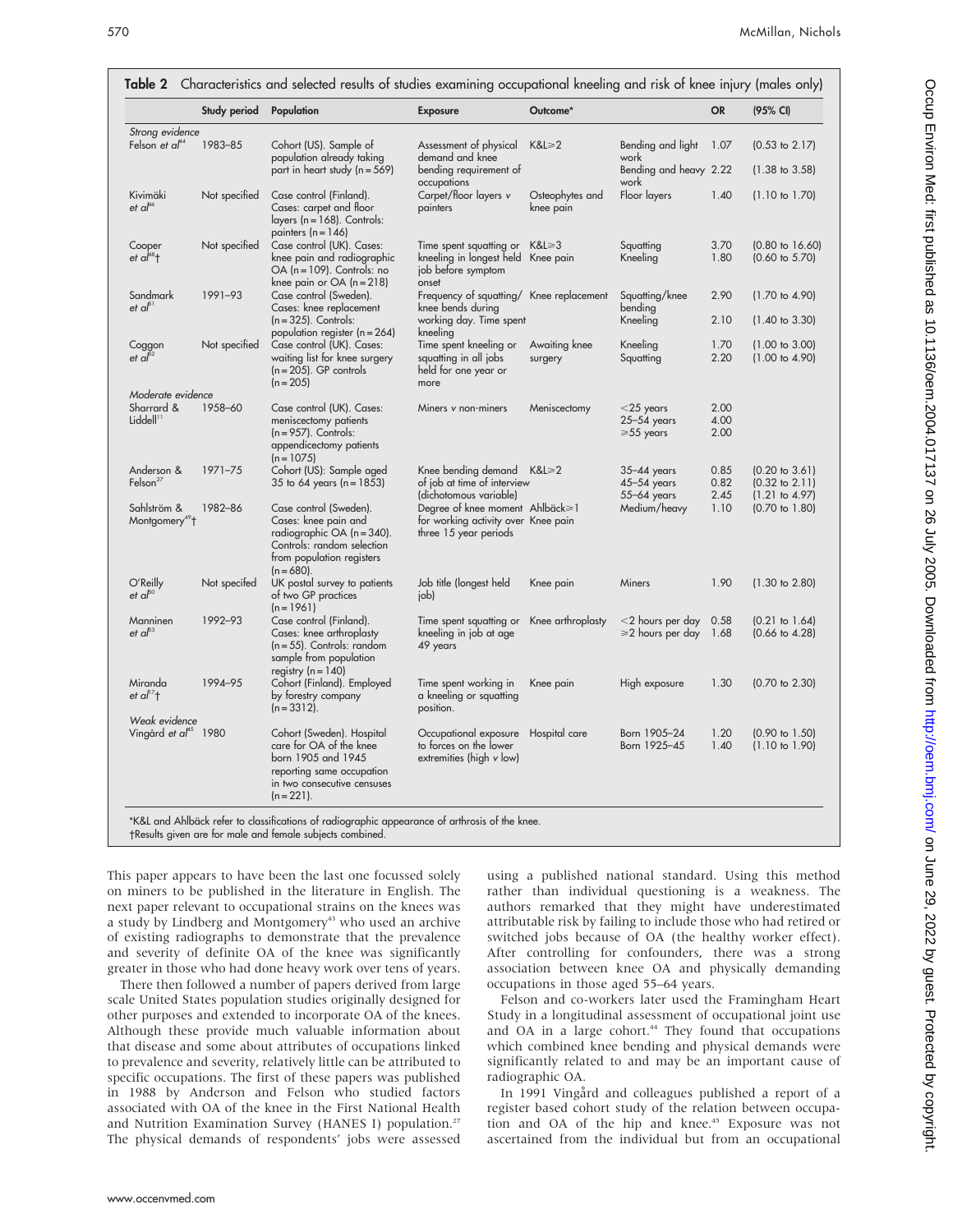|                                                 | Study period  | Population                                                                                                                                                               | <b>Exposure</b>                                | Outcome*                                                     |                                               | Prevalence                       |
|-------------------------------------------------|---------------|--------------------------------------------------------------------------------------------------------------------------------------------------------------------------|------------------------------------------------|--------------------------------------------------------------|-----------------------------------------------|----------------------------------|
| Strong evidence                                 |               |                                                                                                                                                                          |                                                |                                                              |                                               |                                  |
| Lawrence & Aitken-<br>Swan <sup>40</sup>        | 1945-49       | Case control (UK). Cases: miners<br>$(n = 1742)$ . Controls: non-miners<br>from engineering yard, offices,<br>mining families and the local<br>population ( $n = 1931$ ) | Miners v non-miners                            | Rheumatic pain<br>in the knee                                | <b>Miners</b><br>Non-miners                   | 4.9%<br>2.5%                     |
| Atkins <sup>14</sup>                            | 1953          | Cohort (UK). Mine employees<br>with damage to a knee cartilage                                                                                                           | Employment in mine                             | Meniscus damage                                              | Kneeling<br>Fall of coal<br>Tripping<br>Other | 10.4%<br>20.0%<br>45.2%<br>24.3% |
| Moderate evidence                               |               |                                                                                                                                                                          |                                                |                                                              |                                               |                                  |
| Kellgren & Lawrence <sup>41</sup> Not specified |               | Case control (UK). Cases:<br>miners ( $n = 84$ ). Controls:<br>manual ( $n = 45$ ) and office<br>workers $(n = 42)$                                                      | Miners v manual v office<br>workers            | Radiograph<br>assessed on five<br>point scale of<br>severity | Miners<br>Manual<br>Office                    | 6.0%<br>2.0%<br>0%               |
| Jensen et $a^{\mu\nu}$                          | Not specified | Case control (Denmark). Cases:                                                                                                                                           | Floorlayers v carpenters v                     | $K8L \geq 2$                                                 | Floorlayers                                   |                                  |
|                                                 |               | floorlayers ( $n = 50$ ). Controls:                                                                                                                                      | compositors                                    |                                                              | $<$ 50 years                                  | 0%                               |
|                                                 |               | carpenters $(n = 51)$ and                                                                                                                                                |                                                |                                                              | $\geq 50$ years                               | 34.0%                            |
|                                                 |               | compositors $(n = 49)$                                                                                                                                                   |                                                |                                                              | Carpenters                                    |                                  |
|                                                 |               |                                                                                                                                                                          |                                                |                                                              | $<$ 50 years                                  | 7.0%                             |
|                                                 |               |                                                                                                                                                                          |                                                |                                                              | $\geq 50$ years                               | 9.0%                             |
|                                                 |               |                                                                                                                                                                          |                                                |                                                              | Compositors<br>$<$ 50 years                   | 5.0%                             |
|                                                 |               |                                                                                                                                                                          |                                                |                                                              | $\geq 50$ years                               | 9.0%                             |
| Weak evidence                                   |               |                                                                                                                                                                          |                                                |                                                              |                                               |                                  |
| Lawrence <sup>42</sup>                          | Not specified | Case-control (UK). Cases:                                                                                                                                                | Miners v dockers v light                       | Radiograph                                                   | <b>Miners</b>                                 | 24.8%                            |
|                                                 |               | miners $(n = 221)$ . Controls:                                                                                                                                           | manual/office workers                          | assessed on five                                             | <b>Dockers</b>                                | 11.0%                            |
|                                                 |               | dockers ( $n = 54$ ) and light                                                                                                                                           | with definite radiographic                     | point scale of                                               | Light manual/                                 | 9.2%                             |
|                                                 |               | manual/office staff $(n = 87)$                                                                                                                                           | changes                                        | severity                                                     | office workers                                |                                  |
| Lindberg &<br>Montgomery <sup>43</sup>          | Not specified | Case control (Sweden). Cases:                                                                                                                                            | Shipyard workers v                             | Ahlback                                                      | Shipyard workers 3.9%                         |                                  |
|                                                 |               | shipyard workers $(n = 332)$ .<br>Controls: teachers/office staff                                                                                                        | teachers/office staff v<br>population controls | (where available)                                            | Teachers/office<br>staff                      | 1.4%                             |
|                                                 |               | $(n = 352)$ and population<br>controls $(n = 438)$                                                                                                                       | (occupation unknown)                           |                                                              | Population controls 1.6%                      |                                  |

Table 3 Characteristics and selected results of studies examining occupational kneeling and prevalence of knee injury (males

physician's interpretation of records. Outcome definition was from discharge records rather than radiographs or other more clearly defined source operating to an auditable standard. Although there was a classification for miners and quarrymen, the numbers of workers in this group were insufficient to carry out a specific analysis.

Next to be published was a study of knee disorders in carpet and floor layers compared with age matched painters.46 Radiography and exposure assessment were unusually thorough in this study. Working practices were videoed and assessed for kneeling in a sample of participants. This is probably a better way of assessing work than relying on individual recall or opinion. Carpet and floor layers participated in the examinations more frequently than the painters, perhaps because workers with knee pain were more willing to be examined. Information from non-attendees showed that most were not experiencing knee problems and considered the examination unnecessary. Conversely, the actual effect of kneeling for much of the working day may actually be higher than reported, as primary and secondary selection would dilute the occupational load and thus the observed rates of OA in those who have to kneel at work. Higher load requirements in a job tend to select out men with knee disorders from employment. Restricting the study to those less than 50 years of age to diminish the effect of possible secondary selection due to knee disorders was a prudent decision. Overall this study indicates that kneeling work increases the risk of acute bursitis and of chronic degeneration, but does not carry an increased risk of meniscus and ligament injuries.

A second study also focussed on carpet and floor layers.<sup>47</sup> The control groups—carpenters and compositors—were well chosen for different amounts of knee straining work. Although some might consider that it may have been better to concentrate on grade 3 OA and over, the method used is thought to be satisfactory, although the radiographs were not weight bearing. There was a sound, well disciplined reading regime for the radiographs and good agreement between readers. The differences in prevalence of OA in the three groups were not statistically significant. For those aged 50 years and above, the differences in prevalence of OA and knee complaints over the previous 12 months was statistically significant between trade groups. Assuming they have the same annual dose of wear and tear from floor laying, the differences in prevalence between young and older subjects appear to demonstrate a time dose response. Overall, the study provides more evidence to suggest that work in which a considerable amount of time is spent weight bearing on the knees may be a risk factor for the development of OA above the age of 50 years.

Returning to the order of publication, the next two papers are by Cooper and colleagues and were published in 1994.<sup>33</sup> <sup>48</sup> They describe a well designed, population based case control study to determine the profile of several putative risk factors for OA of the knee. Occupational activity is discussed in the second paper.<sup>48</sup> Adjusting for obesity and Heberden's nodes, the odds ratio (OR) for kneeling and for squatting, calculated separately, were statistically significant. When the OR are calculated for kneeling adjusting for squatting, and vice versa, then the OR for each is reduced, remaining increased but not significantly. Subjects who regularly lifted over 25 kg at work in addition to kneeling or squatting were found to be more than five times as likely to have knee OA than subjects who did neither activity; however, this analysis is based on small numbers of subjects. Unfortunately the number of male cases is small ( $n = 30$ ). It is unfortunate for studies of miners, who form an all male group in the UK, that the rates for men and women are combined. In summary, these studies add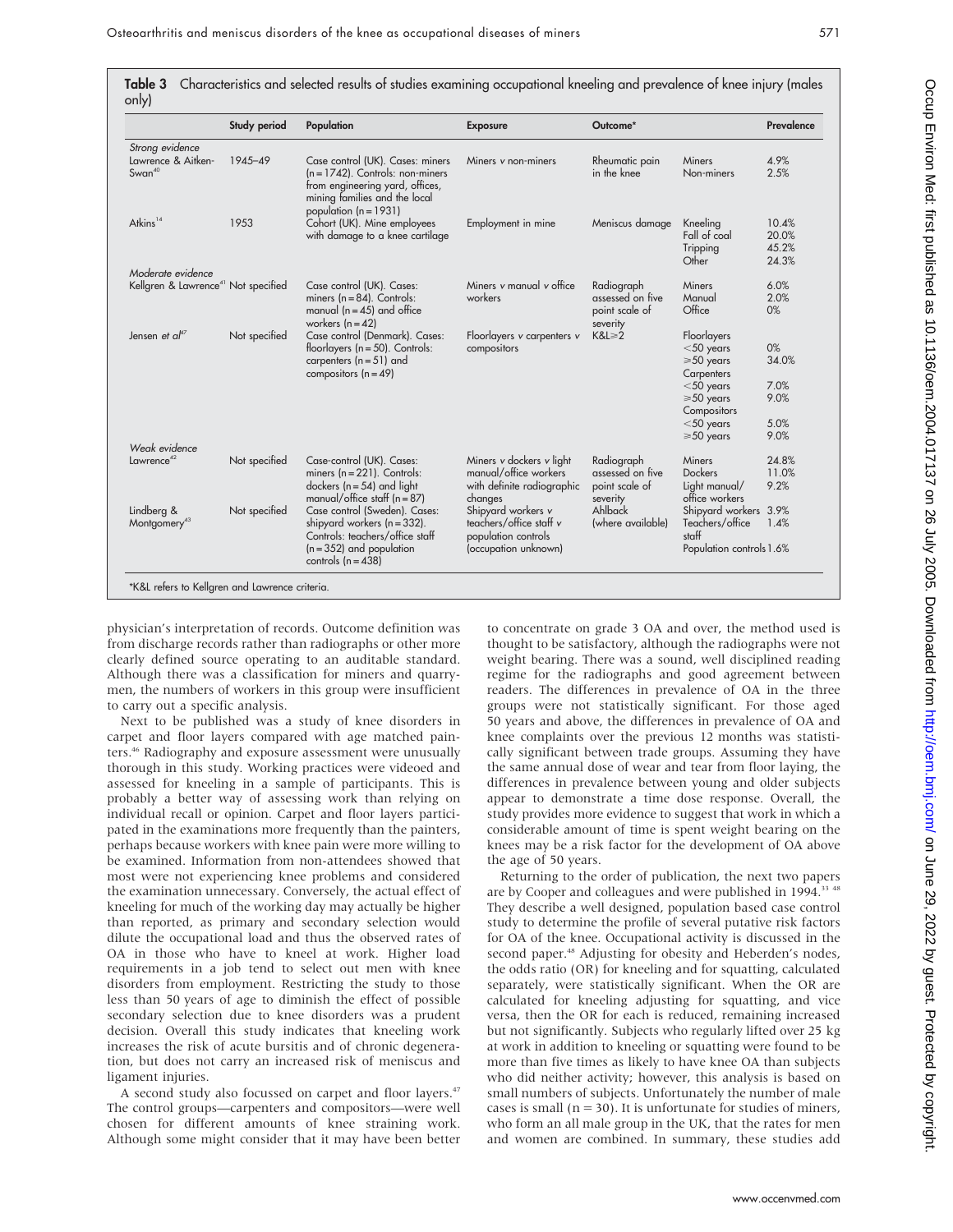|                                      |               |        | Meniscus injury risk increased* Knee OA risk increased* |        |           |
|--------------------------------------|---------------|--------|---------------------------------------------------------|--------|-----------|
|                                      | Study period  | Yes    | <b>No</b>                                               | Yes    | <b>No</b> |
| Lawrence & Aitken-Swan <sup>40</sup> | 1945-49       |        |                                                         | $++ +$ |           |
| Kellgren & Lawrence <sup>41</sup>    | Not specified |        |                                                         | $+ +$  |           |
| Lawrence <sup>42</sup>               | Not specified |        |                                                         | $+ +$  |           |
| Atkins <sup>14</sup>                 | 1953          | $++ +$ |                                                         |        |           |
| Sharrard & Liddell <sup>11</sup>     | 1958-60       | $+ +$  |                                                         |        |           |
| Lindberg & Montgomery <sup>43</sup>  | Not specified |        |                                                         | $+ +$  |           |
| Anderson & Felson <sup>27</sup>      | 1971-75       |        |                                                         | $+ +$  |           |
| Felson et $a^{\mu_4}$                | 1983-85       |        |                                                         | $++ +$ |           |
| Vingård et al <sup>45</sup>          | 1980          |        |                                                         | $^{+}$ |           |
| Kivimäki <i>et al<sup>46</sup></i>   | Not specified |        | $++ +$                                                  | $++ +$ |           |
| Cooper et $a^{\beta 3}$              | Not specified |        |                                                         | $+ +$  |           |
| Cooper et $a^{\mu}$ <sup>8</sup>     | Not specified |        |                                                         | $++ +$ |           |
| Sahlström & Montgomery <sup>49</sup> | 1982-86       |        | $+ +$                                                   |        | $+ +$     |
| Jensen et $a^{\mu}$                  | Not specified |        |                                                         | $+ +$  |           |
| $O'$ Reilly et al <sup>50</sup>      | Not specified |        |                                                         | $+ +$  |           |
| Sandmark et al <sup>51</sup>         | 1991-93       |        |                                                         | $++ +$ |           |
| Coggon et $a^{52}$                   | Not specified |        |                                                         | $++ +$ |           |
| Miranda et $a^{17}$                  | 1994-95       |        |                                                         |        | $^{+}$    |
| Manninen et al $^{53}$               | 1992-93       |        |                                                         | $+ +$  |           |

Table 4 Evidence for and against an increased risk of meniscus damage and osteoarthritis of the knee in miners and analogous trades

significantly to the view that injury, menisectomy, and kneeling—with or without lifting weights—are important risk factors for knee OA.

Radiographs for knee disorders of the people of Malmo were assessed in a study by Sahlström and Montgomery.<sup>49</sup> The relative risk (RR) of knee arthrosis was slightly increased in subjects who reported loading of the knee joint when bending. Once this estimate was corrected for confounders, it appeared that work that induces weight bearing knee bending by itself does not significantly increase the risk of arthrosis.

In 2000, O'Reilly et  $al^{50}$  conducted a study to examine the relation between knee pain and occupation in a random sample from two UK GP practices. The screening question was a little ambiguous about the frequency of pain needed to qualify. Although symptoms rather than radiographic changes drive people to seek treatment or stop work, symptoms are difficult to verify and do not sit well alone as evidence for an occupational disease. Increased odds for pain were apparent in carpenters, miners, and construction workers—all being occupations that are likely to involve bending and lifting. The finding in miners is based on 148 males citing mining as their longest held job.

Among several studies published in 2000, Sandmark and colleagues<sup>51</sup> carried out a population based case referent study investigating the effect of lifelong physical load on the development of knee OA leading to prosthetic surgery. The absence of OA in the controls was taken on the basis of questioning by telephone interview and questionnaire, a possible weakness alleviated by the use of trained interviewers. There was good control of confounders by age matching and exclusion of secondary causes of OA. Among males there were highly significant associations with high exposure to squatting or knee bending and high exposure to kneeling, both with a dose response association.

Coggon et  $a^{152}$  conducted a case control study of patients listed for surgical treatment of knee OA to assess the risk associated with kneeling, squatting, and other occupational activities. There can be little doubt that the cases had severe OA as they were on the waiting list for surgery. Controls with OA were excluded from the survey only if they were on the list for knee surgery, an assumption that may be unsound. The demand for knee replacement is likely to be influenced by handicap which, in turn, is determined by the individual's needs for a rewarding life, which might include the need for employment. However, as the majority of cases were beyond retirement age at the time of listing for surgery, any bias is likely to be small. Healthy worker effect was taken into account in analysis of work history for jobs held 10 years before. Osteoarthritis was more common in people who reported prolonged kneeling or repeatedly rising from a squatting position. Combined kneeling and squatting carried an excess risk that was statistically significant. The risk was particularly high in men who reported lifting and kneeling in the course of their work. No clear exposure-response relation was apparent for any of the activities.

The next study was published in 2002<sup>17</sup> and used a comprehensive questionnaire to investigate knee pain in employees of a Finnish forestry company. Working with the trunk forward flexed in a kneeling or standing position, daily lifting and physically strenuous work increased the risk of knee pain significantly. Working in a kneeling or squatting position did not appear to be a significant predictor of knee pain. Loss to follow up is a concern as the healthy worker effect could be present.

The final study reviewed was a case referent study of the impact of physical workload on the risk of severe knee OA leading to knee arthroplasty in Finland.<sup>53</sup> An increased RR was found for a high physical workload and with kneeling for two or more hours a day; however, neither relation was statistically significant.

#### **CONCLUSIONS**

Few of the studies that have been reviewed focus specifically on miners as an occupational group. Those that do concentrate on miners tend to involve small numbers of study subjects and were carried out in 1950s and 60s when epidemiological evidence of the risk factors for OA was not well established. It is unfortunate that large scale epidemiological studies were not carried out by the industry at that time, prompted by the apparent excess risks reported in the literature and other reports. The quality of studies has increased steadily over the decades and is now at a high level. It is considered that enough have been reviewed to allow an informed evidence based conclusion to be drawn on lesions of the ligaments and menisci and on OA of the knee joint.

The score attached to each paper indicates the weight that may be given to the evidence it provides. As an aid to drawing conclusions in a disciplined way, the number of + marks for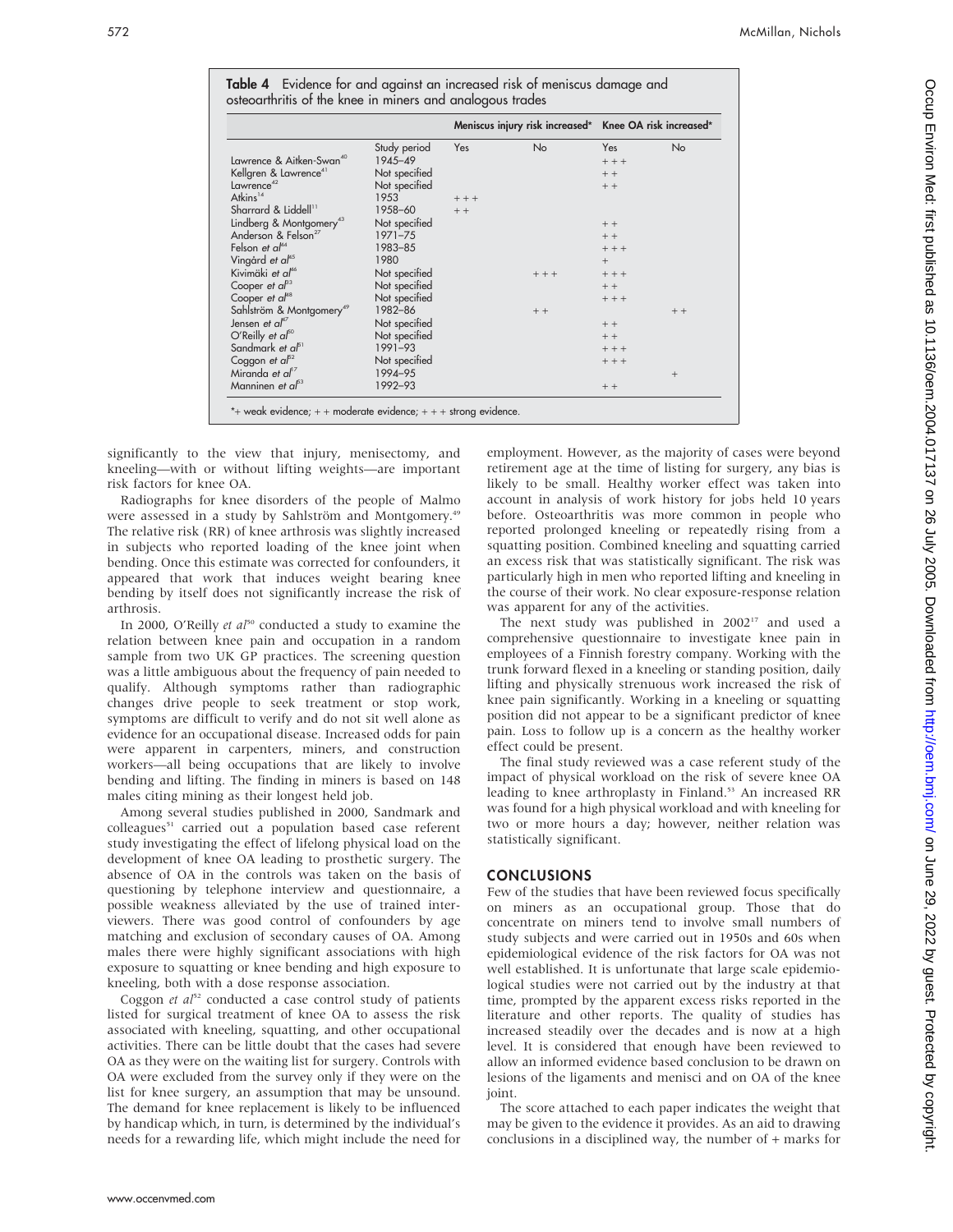and against the propositions that work as a miner or in analogous trades or activities increases the risk of knee disorders are shown in table 4. This is not a quantitative exercise (so there are no totals), but it should be used as a visual aid to the strength and consistency of the accumulated evidence. From this it can be concluded that there is strong and generally consistent evidence from well conducted epidemiological studies, based on established methodology, to conclude that work involving kneeling and/or squatting is associated with an increased risk of OA of the knees. This evidence has been maintained and strengthened over the years. The pattern of evidence for damage to the menisci has changed through time. Clearly this was a serious problem up to the 1960s but the evidence suggests that it has been resolved. These injuries are of particular biological significance as they predispose to the development of OA.

There is also evidence in the medical literature that, before and perhaps in and beyond the 1970s, underground workers in mines spent a significant proportion of time in a kneeling or squatting posture. Post 1970, the proportion of time spent kneeling or squatting reduced with increasing mechanisation. During their work miners are also required to lift substantial weights  $(>=25 \text{ kg})$  while in a kneeling or squatting position. There is evidence from several of the epidemiological studies reviewed to suggest that lifting, in combination with kneeling/squatting, is associated with an excess risk of OA above that attributed to kneeling/squatting alone. Thus there were hazards that relate to the disorder and the exposure preceded the appearance of that disorder. The temporality required for proof of a causal relation criterion is met.

Proof of specificity strengthens proof of a causal relation. This presents a problem as only the apparent earlier age of onset of the pathology seen in miners sets it apart from the knee disorders seen in other working men.

Demonstration of dose-response is another required criterion that poses a problem in both meniscus damage and OA. The former is usually an acute event; the latter becomes increasingly common with age in the general population. No evidence has been found which allows separation of age from time employed as a miner—it is possible that the two run so closely together that they are inseparable.

Plausibility and coherence of the relation present no problems. It would be much less plausible for no damage to be done given the stresses the lower limbs endure during work at a coalface. The development of the disorders described in the studies seems to be perfectly in line with what is known of their natural history.

Little animal experimental evidence is available. There have been no prospective trials following groups of men which include a substantial proportion of miners over years to determine what happens to their knees. What animal evidence has been studied during the review indicates that the articular cartilage of the knee joint is susceptible to damage if placed under sustained pressure. Studies of pressures on the knee during coalface work have demonstrated that these are substantial.

Most of the evidence presented is based on analogous work activities rather than studies of miners. Analogy of exposure through domestic or commercial exposures to kneeling, squatting, or knee bending forms an important part of the evidence of a causal relation between knee disorders and the work done by coalminers.

Overall, the accumulated evidence meets the criteria sufficiently to conclude that there is a causal relation between aspects of work as a coalminer and the development of OA of the knee joint and, perhaps only in the past, damage to the menisci and ligaments. Prolonged kneeling and squatting may predispose the coalminer's knees to suffer damage to the menisci when he slips, trips, or seeks to avoid falling objects and so forcibly rotates the knee joint. It is, however, these events rather than kneeling and squatting that appear to be most associated with the increased risk. Persistent prolonged kneeling, squatting, and repeated knee bending are associated with an increased risk of OA, and that risk is increased in combination with heavy lifting.

It is more difficult to draw conclusions as to whether prescription as an occupational disease for purposes of state or other compensation or social benefit schemes is merited. For that purpose it has been assumed that a disease may be prescribed only if there is a recognised risk to workers exposed to a particular substance or occupational activity and when the link between the disease and the occupation can be reasonably presumed and established in individual cases. In diseases which occur in the general population there may be no difference in the pathology or clinical presentation to distinguish an occupational from a non-occupational cause. In these circumstances, in order to recommend prescription, authorities may seek evidence of a particular level of excess risk in the occupational group, perhaps that the incidence is double that of unexposed groups—as is the custom in the UK.

There is nothing to distinguish the knee disorders of miners from those found in the general population. There is, however, evidence of a statistically significant excess risk in miners and other men undertaking work involving kneeling and knee bending. That excess amounts to a doubling of the risk in some, but not all, of the better more recent studies.

#### CURRENT CONCLUSIONS AND PREVIOUS REVIEWS

It can be useful to assess how the conclusions in a new review fit with those drawn by others. Felson's<sup>54</sup> overview of the epidemiology of hip and knee OA concluded that repetitive physical occupational activity appeared to be a major risk factor for knee OA. By 1987 there was more evidence from the Framingham Osteoarthritis Study and it appeared that knee injury and occupational knee bending and physical labour were risk factors.<sup>25</sup> Writing in 1991, Peyron<sup>55</sup> seemed convinced that overuse of normal joints was associated with an increase in the incidence of OA in the knees and advised modifying working conditions. In the same year Hochberg published a review looking at current concepts and new insights to the epidemiology of OA.56 The attention in this review focussed on prospective epidemiological studies including three USA community studies and concluded that subjects with knee OA are more likely to have held jobs with greater knee bending and strength demands. Revisiting the topic in a 1994 review, Felson<sup>57</sup> states: ''Multiple studies of individual occupations and of populations have suggested that occupation-related joint overuse is an important cause of knee, hip and other joint OA. Occupational physical activities over many years can induce OA in selected joints. Well-studied examples include evidence of OA in the knees and spine of miners.'' The following year, Cooper<sup>58</sup> stated "There is now clear epidemiological evidence that occupational activity is a contributor to the risk of osteoarthritis at the hip and knee … For the knee, evidence suggests that repetitive knee use, perhaps coupled with heavy lifting, is the principal biomechanical factor.''

It is thought that Jensen and Eenberg<sup>59</sup> were the first to apply systematic review techniques to knee OA. Summarising the results, they stated that all the studies reviewed demonstrated a significantly increased prevalence of knee OA for subjects with kneeling or squatting work and four showed this relation with heavy physical work. Occupational exposure could not be sufficiently documented as the cause of meniscus lesions. Maetzel and colleagues<sup>6</sup> systemically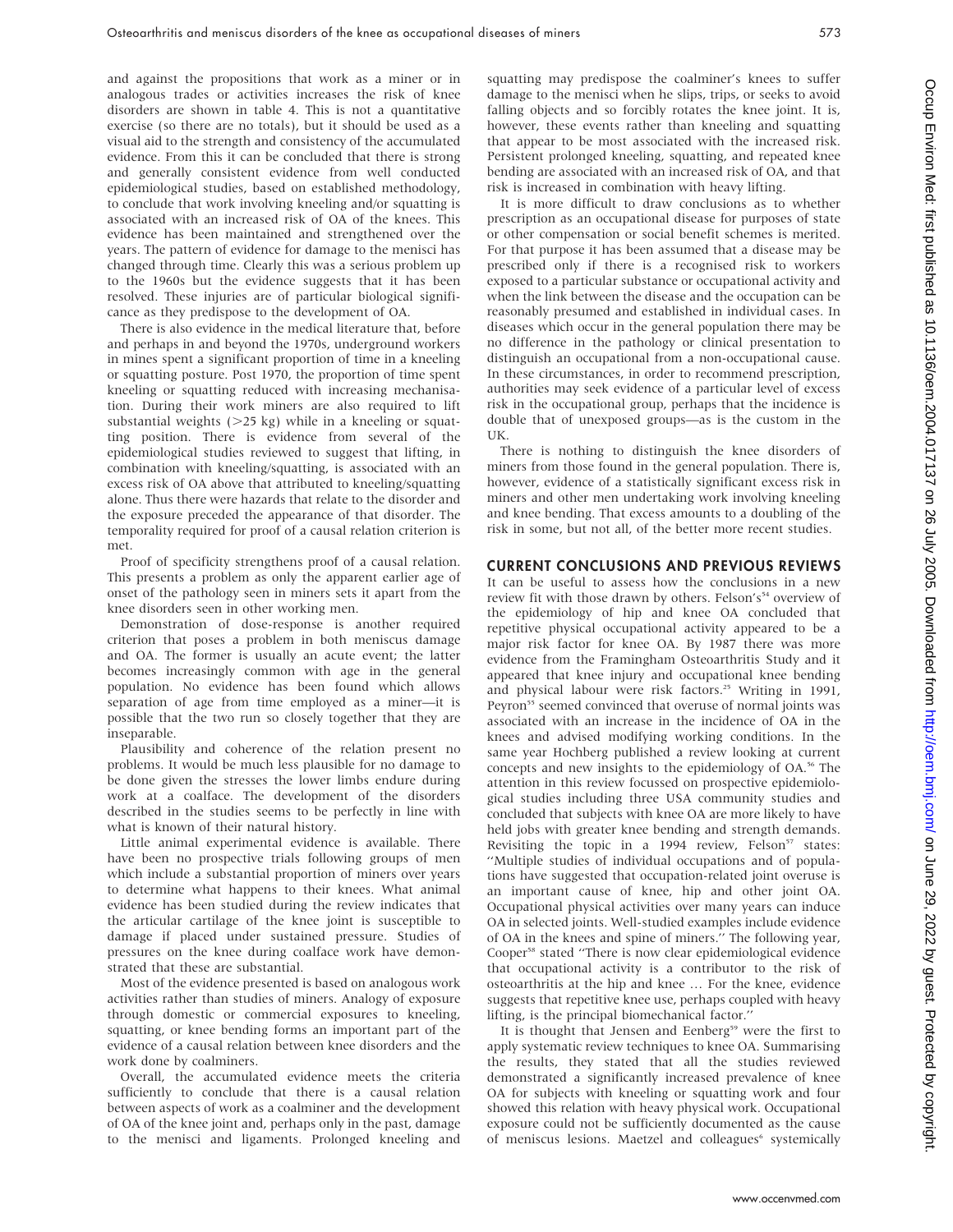reviewed nine papers, all included in this review, and scored by the system used here. They concluded that, in men, a consistent positive relation exists between work involving knee bending and knee OA, with an OR of approximately two. In 2000, Palmer and Cooper, investigating the effect of repeated movements and trauma on the musculoskeletal system, found the most compelling evidence linking knee OA came from the HANES and the Framingham studies.<sup>61</sup>

In overall conclusion, the review papers published have moved over time towards conclusions similar to those of this review. Little has been said recently about meniscus and ligament injuries in reviews but the 1950s and 60s papers remain convincing. There is evidence that coalminers have long had an excess risk of meniscus lesions and that those who have routinely had to kneel or squat and lift heavy weights in these positions have been placed at excess risk of developing OA of the knee joint.

#### ACKNOWLEDGEMENTS

We are grateful to the Union of Democratic Mineworkers for the funding of this work and also for their help in explaining mining terms. We would also like to acknowledge the valuable assistance of the Information Science staff at the MRC Institute of Environmental Health, Leicester for their work with electronic searches and the Secretariat of IIAC, the Institute of Directors' Information Services, the Institute of Occupational Safety and Health, and the Faculty of Occupational Medicine for their help in locating information sources.

# .....................

#### Authors' affiliations

G McMillan, L Nichols, Institute of Occupational and Environmental Medicine, University of Birmingham, Edgbaston, Birmingham, UK

Declaration of interests: This review was funded by the Union of Democratic Mineworkers (UDM) under a contract with the University of Birmingham that ensured the independence of the investigators, the integrity of the work and the right to publish the results without prior approval.

#### **REFERENCES**

- 1 Social Security (Industrial Injuries) (Prescribed Diseases) Regulations 1985 (SI 1985 No. 967) with amendments in SI 1987/335, SI 1987/2112, SI 1989/ 1207, and SI 1993/862.
- 2 Commission of the European Communities Recommendation 90/326/ECC of 22 May 1990 concerning the European schedule of occupational diseases.
- 3 Department of Social Security. Social Security Administration Act 1992. Disorders of the Knee. Cm 2842, 1995. London: HMSO, May, 1995. 4 Commission of the European Communities C (2003) 3297 final Commission
- Recommendation of 19/09/2003 concerning the European schedule of occupational diseases.
- 5 Undertaking Systemic Reviews of Research on Effectiveness. CRD Report Number 4 (second edition). NHS Centre for Reviews and Dissemination, University of York, March, 2001.
- 6 Maetzel A, Mäkelä M, Hawker G, et al. Osteoarthritis of the hip and knee and mechanical occupational exposure—a systemic overview of the evidence. J Rheumatol 1997;24:1599–607.
- 7 Liddell FDK. Morbidity of British coal miners in 1961–62. Brit J Ind Med 1973;30:1–14.
- 8 Fisher SW. Medical hazards in coal mining. Trans Assoc of Ind Med Off 1953;2:52–8.
- 9 **Roantree WB**. A review of 102 cases of beat conditions of the knee. Br J Ind Med 1957;14:253–7.
- 10 Watkins JT, Hunt TA, Fernandez RHP, et al. A clinical study of beat knee. Br J Ind Med 1958;15:105–9.
- 11 Sharrard WJW, Liddell FDK. Injuries to the semilunar cartilages of the knee in miners. Br J Ind Med 1962;19:195–202.
- 12 Sharrard WJW. Aetiology and pathology of beat knee. Br J Ind Med 1963;20:24–31.
- 13 Sharrard WJW. Pressure effects on the knee in kneeling miners. Ann R Coll Surg Engl 1965;36:309–24.
- 14 Atkins JB. Internal derangement of the knee joint in miners. Br J Ind Med 1957;14:121–6.
- 15 Douglas CG, Gibb G. Report of the Departmental Committee on the Use of the Guss in Somerset Mines. Mines Department Guss Committee. 1928–29, Cmd 3200, London: HMSO).
- 16 MSHA. www.msha.gov/illness\_Prevention/ideas/kneepad.htm.
- 17 Miranda H, Viikari-Juntura E, Martikainen R, et al. A prospective study on knee pain and its risk factors. *Osteoarthritis Cartilage*<br>2002;**10**:623–30.
- 18 Andersen RE, Crespo CJ, Ling SM, et al. Prevalence of significant knee pain in older Americans: results from the third National Health and Nutrition
- Examination Survey. J Am Geriatr Soc 1999;**47**:1435–8.<br>19 **Anderson JAD**. Arthrosis and its relation to work. Scand J Work Environ Health 1984;10:429–33.
- 20 Hannan MT, Felson DT, Pincus T. Analysis of the discordance between radiographic changes and knee pain in osteoarthritis of the knee. J Rheumatol 2000;27:1513–17.
- 21 Salaffi F, Cavalieri F, Nolli M, et al. Analysis of disability in knee osteoarthritis. Relationship with age and psychological variables but not with radiographic score. J Rheumatol 1991;18:1581–6.
- 22 **Smillie IS**. In: *Injuries of the knee joint, 5t*h edn. Edinburgh: Churchill<br>Livingston, 1978.
- 23 Adamson WAD. Injuries of the cartilage in miners. Edinburgh Med J 1946;53:37–43.
- 24 Want E. Letter: Partial meniscectomy preferred. BMJ 1978;1:1417.
- 25 Felson DT, Naimark A, Anderson L, et al. The prevalence of knee osteoarthritis in the elderly. The Framingham Osteoarthritis Study. Arthritis Rheum 1987;30:914–18.
- 26 Felson DT. The Epidemiology of Knee Osteoarthritis. Results from the Framingham Osteoarthritis Study. Semin Arthritis Rheum 1990;20(3)(Suppl  $1$ :42–50.
- 27 Anderson JJ, Felson DT. Factors associated with osteoarthritis of the knee in the first national Health and nutritional examination survey (HANES). Evidence for an association with overweight, race and physical demands of work. Am J Epidemiol 1988;128:179-89.
- 28 van Saase JLCM, Vandenbroucke JP, van Romunde LKJ, et al. Osteoarthritis and obesity in the general population: a relationship calling for an explanation. J Rheumatol 1988;15:1152-8.
- 29 Davis MA, Ettinger WH, Neuhaus JM, et al. The association of knee injury and obesity with unilateral and bilateral osteoarthritis of the knee. Am J Epidemiol 1989;130:278–88.
- 30 **Kohatsu ND**, Schurman DJ. Risk factors for the development of osteoarthritis<br>of the knee. *Clin Orthop* 1990;**261**:242–6.<br>31 **Felson DT**, Zhang Y, Anthony JM, *et al.* Weight loss reduces the risk for
- symptomatic knee osteoarthritis in women. The Framingham study. Ann Intern Med 1992;116:535–9.
- 32 Huang MH, Chen CH, Chen TW, et al. The effects of weight reduction on the rehabilitation of patients with knee osteoarthritis and obesity. Arthritis Care Res 2000;13:398–405.
- 33 Cooper C, McAlindon T, Snow S, et al. Mechanical and constitutional risk factors for symptomatic knee osteoarthritis: differences between medial tibiofemoral and patellofemoral disease. J Rheumatol 1994;21:307–13.
- 34 Wickström G, Hänninen K, Mattsson T, et al. Knee degeneration in concrete reinforcement workers. Br J Ind Med 1983;40:216-19.
- 35 Fairbank TJ. Knee joint changes after meniscectomy. J Bone Joint Surg (Br) 1948;30:664–70. 36 Jackson JP. Degenerative changes in the knee after menisectomy. BMJ
- 1968;2:525–7.
- 37 Appel H. Late results after menisectomy in the knee joint: a clinical and roentgenologic follow-up investigation. Acta Orthop Scand 1970;(suppl 133):6–109.
- 38 Allen PR, Denham RA. Late degenerative changes after menisectomy. Factors affecting the knee after operation. J Bone Joint Surg 1974;66B:666-71.
- 39 Johnson RJ. Factors affecting late results after menisectomy. J Bone Joint Surg 1974;56A:719–28.
- 40 Lawrence JS, Aitken-Swan J. Rheumatism in miners. Part 1: Rheumatic complaints. Br J Ind Med 1952;9:1-18.
- 41 Kellgren JH, Lawrence JS. Rheumatism in miners. Part II. X-ray study. Br J Ind Med 1952;9:197–207.
- 42 Lawrence JS. Rheumatism in miners. Part III Occupational factors. Br J Ind Med 1955;12:249–61.
- 43 Lindberg H, Montgomery F. Heavy labour and the occurrence of gonarthrosis. Clin Orthop 1987;214:235–6.
- 44 Felson DT, Hannan MT, Naimark A, et al. Occupational physical demands, knee bending and knee osteoarthritis: Results from the Framingham Study. J Rheumatol 1991;18:1587–92.
- 45 Vingård E, Alfredsson L, Goldie I, et al. Occupation and osteoarthrosis of the hip and knee: a register based cohort study. Int J Epidemiol 1991;20:1025–31.
- 46 Kivimäki J, Riihimäki, Hänninen K. Knee disorders in carpet and floor layers and painters. Scand J Work Environ Health 1992;18:310–16.
- 47 Jensen LK, Mikkelsen S, Loft IP, et al. Radiographic knee osteoarthritis in floorlayers and carpenters. Scand J Work Environ Health 2000;26:257–62.
- 48 Cooper C, McAlindon T, Coggon D, et al. Occupational activity and osteoarthritis of the knee. Ann Rheum Dis 1994;53:90–3.
- 49 Sahlström A, Montgomery F. Risk analysis of occupational factors influencing the development of arthrosis of the knee. Eur J Epidemiol 1997;13:675–9.
- 50 O'Reilly SC, Muir KR, Doherty N. Occupation and knee pain: a community study. Osteoarthritis Cartilage 2000;8:78–81.
- 51 **Sandmark H**, Hogstedt C, Vingård E. Primary osteoarthrosis of the knee in<br>men and women as a result of lifelong physical load from work. *Scand J Work* Environ Health 2000;26:20–5.
- 52 Coggon D, Croft P, Kellingray S, et al. Occupational physical activities and osteoarthritis of the knee. Arthritis Rheum 2000;43:1443–9.
- 53 Manninen P, Heliövaara M, Riihimäki H, et al. Physical workload and the risk of severe knee osteoarthritis. Scand J Work Environ Health 2002;28:25–32.
- 54 Felson DT. Epidemiology of hip and knee osteoarthritis. Epidemiol Rev 1988;10:1–28.